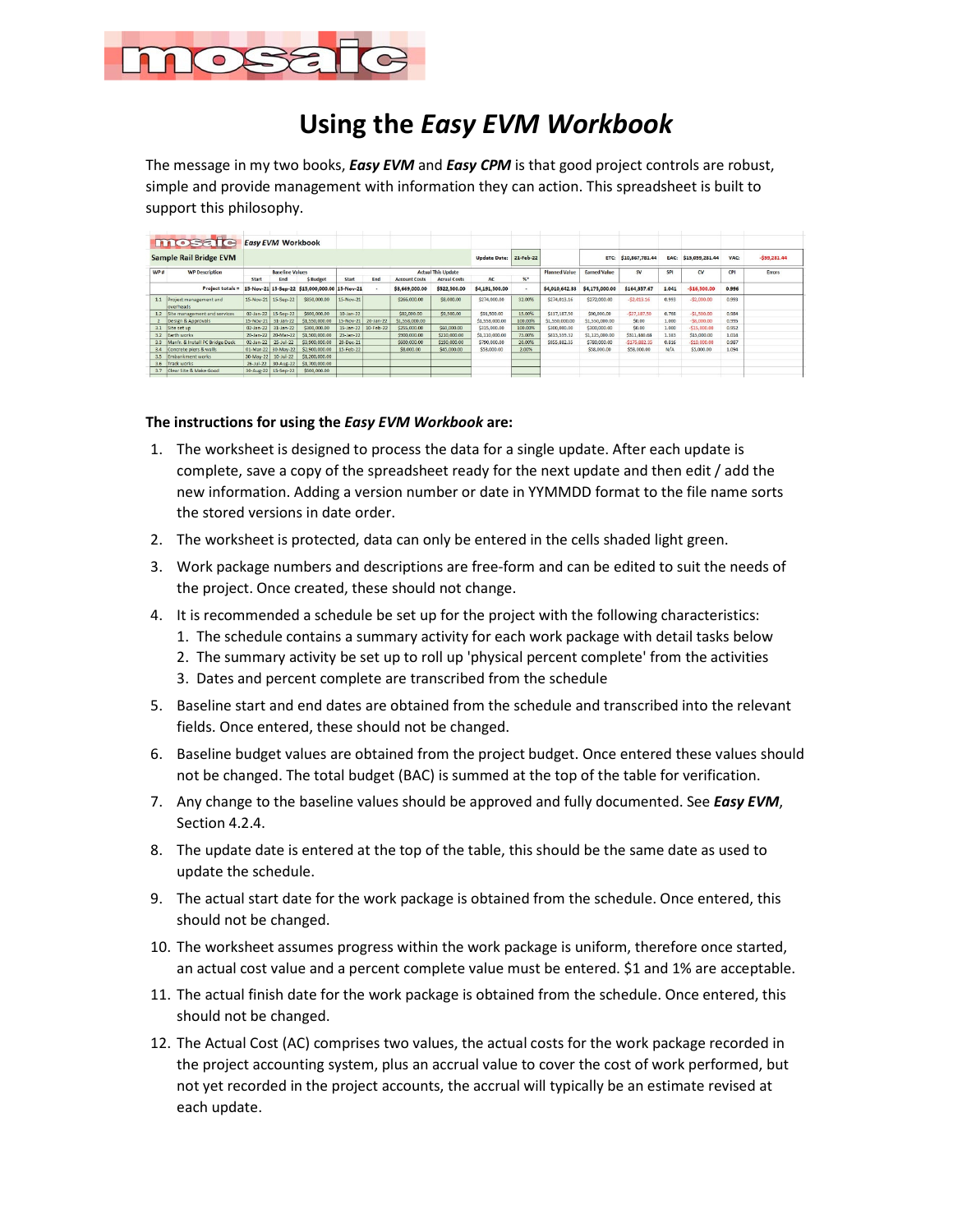

- 13. The physical percent (%) complete is either derived from the schedule (preferred) or estimated.
- 14. The calculated variance for each work package in progress should be reviewed and actioned. See *Easy EVM* Section 4.4.
- 15. Trend information is valuable, reviewing changes in a work package over several updates (saved worksheets) will indicate if the project situation is improving or deteriorating.

 $\overline{\phantom{a}}$  , where  $\overline{\phantom{a}}$  , where  $\overline{\phantom{a}}$ 

The results of setting up the work packages in the spreadsheet look like this:

| mosate                              |                 |                 |                                                            |                                                                 |                          |                                                                                                |                     |                           |         |                             |                     |                |                 |                |                      |               |
|-------------------------------------|-----------------|-----------------|------------------------------------------------------------|-----------------------------------------------------------------|--------------------------|------------------------------------------------------------------------------------------------|---------------------|---------------------------|---------|-----------------------------|---------------------|----------------|-----------------|----------------|----------------------|---------------|
| <b>Sample Rail Bridge EVM</b>       |                 |                 |                                                            |                                                                 |                          |                                                                                                |                     |                           |         |                             | ETC:                |                |                 |                | VAC:                 | $-$59,281.44$ |
| <b>WP</b> Description               |                 |                 |                                                            |                                                                 |                          |                                                                                                |                     |                           |         | <b>Planned Value</b>        | <b>Earned Value</b> | <b>SV</b>      | SPI             | CV             | CPI                  | <b>Errors</b> |
|                                     | Start           | <b>End</b>      | <b>S</b> Budget                                            | Start                                                           | End                      | <b>Account Costs</b>                                                                           | <b>Acrual Costs</b> | AC.                       |         |                             |                     |                |                 |                |                      |               |
| Project totals =                    |                 |                 |                                                            |                                                                 | $\overline{\phantom{a}}$ | \$3,669,000.00                                                                                 | \$522,500.00        | \$4,191,500.00            |         | \$4,010,642.33              |                     | \$164,357.67   | 1.041           | $-516,500,00$  | 0.996                |               |
| Project management and<br>overheads |                 |                 | \$850,000.00                                               | 15-Nov-21                                                       |                          | \$266,000,00                                                                                   | \$8,000.00          | \$274,000.00              | 32.00%  | \$274,013.16                | \$272,000.00        | $-52,013.16$   | 0.993           | $-$ \$2.000.00 | 0.993                |               |
| Site management and services        | 02-Jan-22       | 15-Sep-22       | S600,000.00                                                | $10 - Jan - 22$                                                 |                          | \$82,000.00                                                                                    | \$9,500.00          | \$91,500.00               | 15.00%  | \$117,187.50                | \$90,000.00         | -S27.187.50    | 0.768           | $-S1.500.00$   | 0.984                |               |
| Design & Approvals                  | 15-Nov-21       | $31 - Jan - 22$ | \$1,550,000,00                                             |                                                                 |                          | \$1,558,000,00                                                                                 |                     | \$1,558,000.00            | 100,00% | \$1,550,000,00              | \$1,550,000.00      | \$0.00         | 1,000           | $-$ \$8,000,00 | 0.995                |               |
| Site set up                         | $02 - Jan - 22$ | $31 - Jan - 22$ | \$300,000.00                                               |                                                                 |                          | \$255,000.00                                                                                   | \$60,000,00         | \$315,000.00              | 100,00% | \$300,000,00                | \$300,000.00        | \$0.00         | 1,000           | $-515,000,00$  | 0.952                |               |
| Earth works                         | $20$ -Jan- $22$ | 20-Mar-22       | \$1,500,000.00                                             | $25 - Jan-22$                                                   |                          | \$900,000,00                                                                                   | \$210,000.00        | \$1,110,000.00            | 75,00%  | \$813,559.32                | \$1,125,000.00      | \$311,440.68   | 1.383           | \$15,000.00    | 1.014                |               |
| Manfr. & Install PC Bridge Deck     | 02-Jan-22       | $25 - Jul - 22$ | \$3,900,000.00                                             | 20-Dec-21                                                       |                          | \$600,000.00                                                                                   | \$190,000.00        | \$790,000.00              | 20.00%  | \$955,882.35                | \$780,000.00        | $-5175.882.35$ | 0.816           | $-510,000,00$  | 0.987                |               |
| Concrete piers & walls              |                 | 30-May-22       | \$2,900,000,00                                             | 15-Feb-22                                                       |                          | \$8,000.00                                                                                     | \$45,000.00         | \$53,000.00               | 2.00%   |                             | \$58,000.00         | \$58,000.00    | N/A             | \$5,000.00     | 1.094                |               |
| Embankment works                    |                 | $10 - Jul - 22$ | \$1,200,000,00                                             |                                                                 |                          |                                                                                                |                     |                           |         |                             |                     |                |                 |                |                      |               |
| Track works                         | $26 - 14 - 22$  | 30-Aug-22       | \$1,700,000.00                                             |                                                                 |                          |                                                                                                |                     |                           |         |                             |                     |                |                 |                |                      |               |
| Clear Site & Make Good              |                 |                 | \$500,000.00                                               |                                                                 |                          |                                                                                                |                     |                           |         |                             |                     |                |                 |                |                      |               |
|                                     |                 |                 | 15-Nov-21<br>01-Mar-22<br>30-May-22<br>30-Aug-22 15-Sep-22 | <b>Easy EVM Workbook</b><br><b>Baseline Values</b><br>15-Sep-22 |                          | 15-Nov-21 15-Sep-22 \$15,000,000.00 15-Nov-21<br>20-Jan-22<br>15-Nov-21<br>15-Jan-22 10-Feb-22 |                     | <b>Actual This Update</b> |         | Update Date: 21-Feb-22<br>% |                     | \$4,175,000.00 | \$10,867,781.44 |                | EAC: \$15,059,281.44 |               |

## Expanded to a readable size:

|                | $\pi$<br>$\begin{bmatrix} 1 & 1 & 1 \\ 0 & 1 & 1 \end{bmatrix}$ | <b>Easy EVM Workbook</b> |                                                     |                                               |              |           |                      |                     |                     |           |
|----------------|-----------------------------------------------------------------|--------------------------|-----------------------------------------------------|-----------------------------------------------|--------------|-----------|----------------------|---------------------|---------------------|-----------|
|                | <b>Sample Rail Bridge EVM</b>                                   |                          |                                                     |                                               |              |           |                      |                     | <b>Update Date:</b> | 21-Feb-22 |
| WP#            | <b>WP Description</b>                                           |                          | <b>Baseline Values</b><br><b>Actual This Update</b> |                                               |              |           |                      |                     |                     |           |
|                |                                                                 | <b>Start</b>             | End                                                 | \$Budget                                      | <b>Start</b> | End       | <b>Account Costs</b> | <b>Acrual Costs</b> | AC                  | %         |
|                | <b>Project totals =</b>                                         |                          |                                                     | 15-Nov-21 15-Sep-22 \$15,000,000.00 15-Nov-21 |              | ٠         | \$3,669,000.00       | \$522,500.00        | \$4,191,500.00      | ٠         |
| 1.1            | Project management and<br>overheads                             | 15-Nov-21                | 15-Sep-22                                           | \$850,000.00                                  | 15-Nov-21    |           | \$266,000.00         | \$8,000.00          | \$274,000.00        | 32.00%    |
| 1.2            | Site management and services                                    | 02-Jan-22                | 15-Sep-22                                           | \$600,000.00                                  | $10$ -Jan-22 |           | \$82,000.00          | \$9,500.00          | \$91,500.00         | 15.00%    |
| $\overline{2}$ | Design & Approvals                                              | 15-Nov-21                | $31$ -Jan-22                                        | \$1,550,000.00                                | 15-Nov-21    | 20-Jan-22 | \$1,558,000.00       |                     | \$1,558,000.00      | 100.00%   |
| 3.1            | Site set up                                                     | 02-Jan-22                | $31$ -Jan-22                                        | \$300,000.00                                  | $15$ -Jan-22 | 10-Feb-22 | \$255,000.00         | \$60,000.00         | \$315,000.00        | 100.00%   |
| 3.2            | Earth works                                                     | 20-Jan-22                | 20-Mar-22                                           | \$1,500,000.00                                | 25-Jan-22    |           | \$900,000.00         | \$210,000.00        | \$1,110,000.00      | 75.00%    |
| 3.3            | Manfr. & Install PC Bridge Deck                                 | 02-Jan-22                | $25$ -Jul-22                                        | \$3,900,000.00                                | 20-Dec-21    |           | \$600,000.00         | \$190,000.00        | \$790,000.00        | 20.00%    |
| 3.4            | Concrete piers & walls                                          | 01-Mar-22                | 30-May-22                                           | \$2,900,000.00                                | 15-Feb-22    |           | \$8,000.00           | \$45,000.00         | \$53,000.00         | 2.00%     |
| 3.5            | <b>Embankment works</b>                                         | 30-May-22                | $10$ -Jul-22                                        | \$1,200,000.00                                |              |           |                      |                     |                     |           |
| 3.6            | <b>Track works</b>                                              | 26-Jul-22                | 30-Aug-22                                           | \$1,700,000.00                                |              |           |                      |                     |                     |           |
| 3.7            | Clear Site & Make Good                                          | 30-Aug-22                | 15-Sep-22                                           | \$500,000.00                                  |              |           |                      |                     |                     |           |
|                |                                                                 |                          |                                                     |                                               |              |           |                      |                     |                     |           |

The data entry fields are shaded green; most of the data should be transcribed from the schedule. The objective measure of performance is set as physical percent complete which is also an option in most scheduling tools.

The calculated fields in the spreadsheet are:

- **AC** = Actual cost to date, the sum of the 'account costs' and 'accrual costs'.
- **Planned Value** (PV) = The amount of the baseline budget planned to have been accomplished by the update date. PV is \$0 if the work package has not been planned to start. PV is calculated based on elapsed calendar days.
- **Earned Value** = The value of work performed, based on the physical percent complete.
- **SV** = Schedule Variance, the difference between the earned value and the planned value.